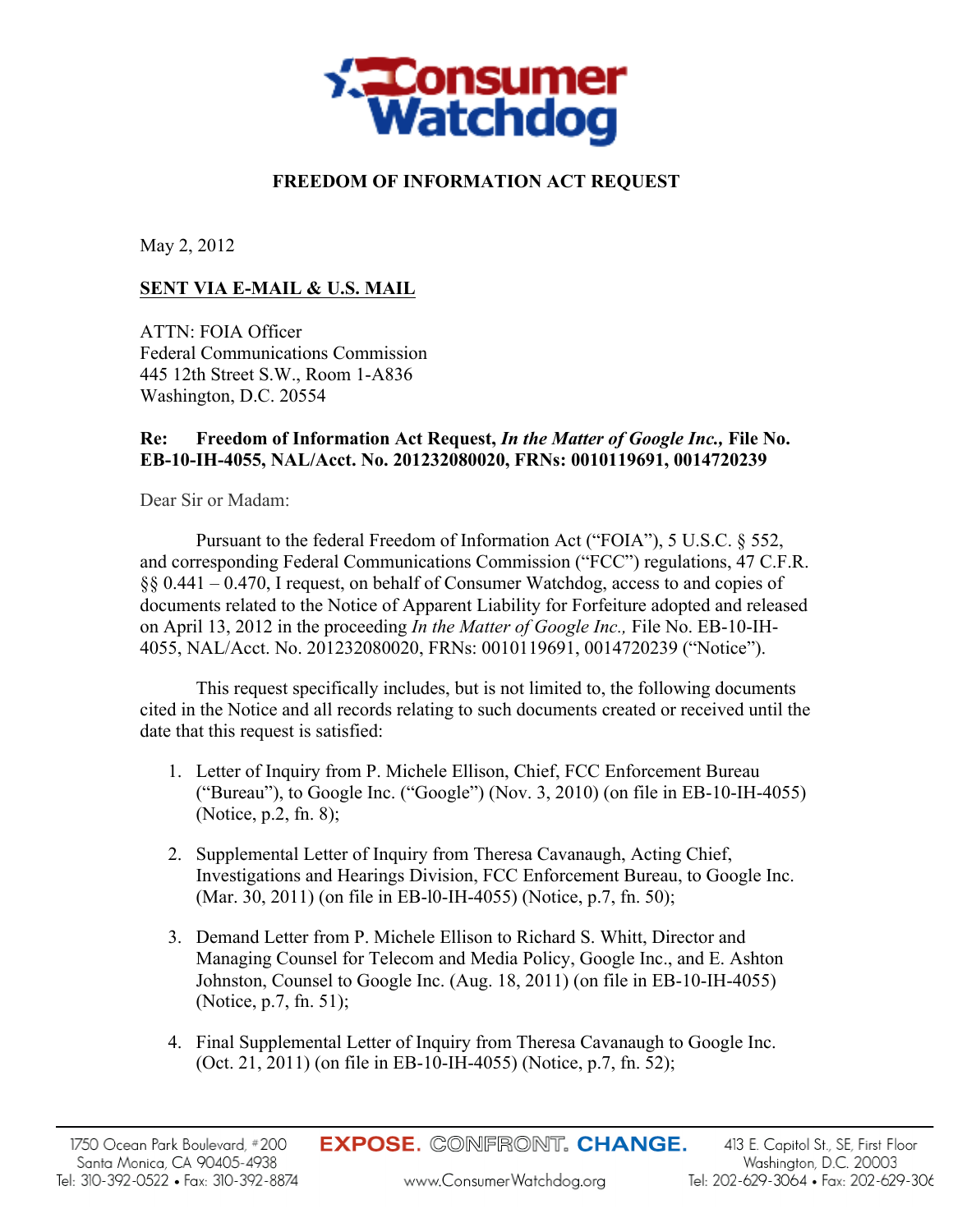Freedom of Information Act Request May 2, 2012 Page 2 of 4

- 5. Responses of Google Inc. to Letter of Inquiry (Dec. 10, 2010), File No. EB-10- IH-4055, including enclosures Google Documents 11-1 through 11-5 (Notice, p.9, fn. 62);
- 6. Second Supplement to Responses of Google Inc. to Letter of Inquiry (Dec. 20, 2010), File No. EB-10-IH-4055 (Notice, p.9, fn. 67);
- 7. Responses of Google Inc. to Supplemental Letter of Inquiry (Apr. 14, 2011), File No. EB-10-lH-4055 (Notice, p.10, fn. 76);
- 8. All versions of the design document produced by Google in response to Letter of Inquiry (Notice, p.10, ¶22) including, but not limited to, the October 26, 2006 and the August 23, 2007 versions (Notice, p.10, fn. 76)
- 9. Letter from E. Ashton Johnson to Theresa Cavanaugh, including all attachments (June 3, 2011) (on file in EB-10-IH-4055) (Notice, p.14, fn. 111);
- 10. Letter from Richard S. Whitt to P. Michele Ellison (Sept. 7, 2011) (on file in EBlO-IH-4055) (Notice, p.16, fn. 122);
- 11. Interview with [name redacted] Google Inc., in Mountain View, Cal. (Sep. 28, 2011) (Notice, p.4, fn. 18);
- 12. Interview with [name redacted], Stroz Friedberg LLC, in Washington D.C. (Sep. 20, 2011) (Notice, p.5, fn. 35);
- 13. Telephone Interview with [name redacted], Google Inc., in Mountain View, Cal. (Oct. 6, 2011) (Notice, p.12, fn. 87);
- 14. Interview with [name redacted], Google Inc., in Mountain View, Cal. (Sep. 28, 2011) (Notice, p.12, fn. 87);
- 15. Declaration of [name redacted] (Dec. 9, 2010) (Notice, p.9, fn. 68);
- 16. Declaration of [name redacted] (Aug. 30, 2011) (Notice, p.10, fn. 75);
- 17. Declarations of nine Google employees who worked on the Street View project provided by Google to the FCC (Sep. 7, 2011) (Notice, p. 16, ¶33);
- 18. Interview with [name redacted], Google Inc., in Washington D.C. (Sep. 20, 2011) (Notice, p.16, fn. 124);
- 19. All declarations dated August 30, 2011 and August 31, 2011 cited in the Notice, p. 16, fn. 124;
- 20. Telephone Interview with [name redacted], Google Inc., in Mountain View, Cal. (Oct. 6, 2011) (Notice, p.17, fn. 128);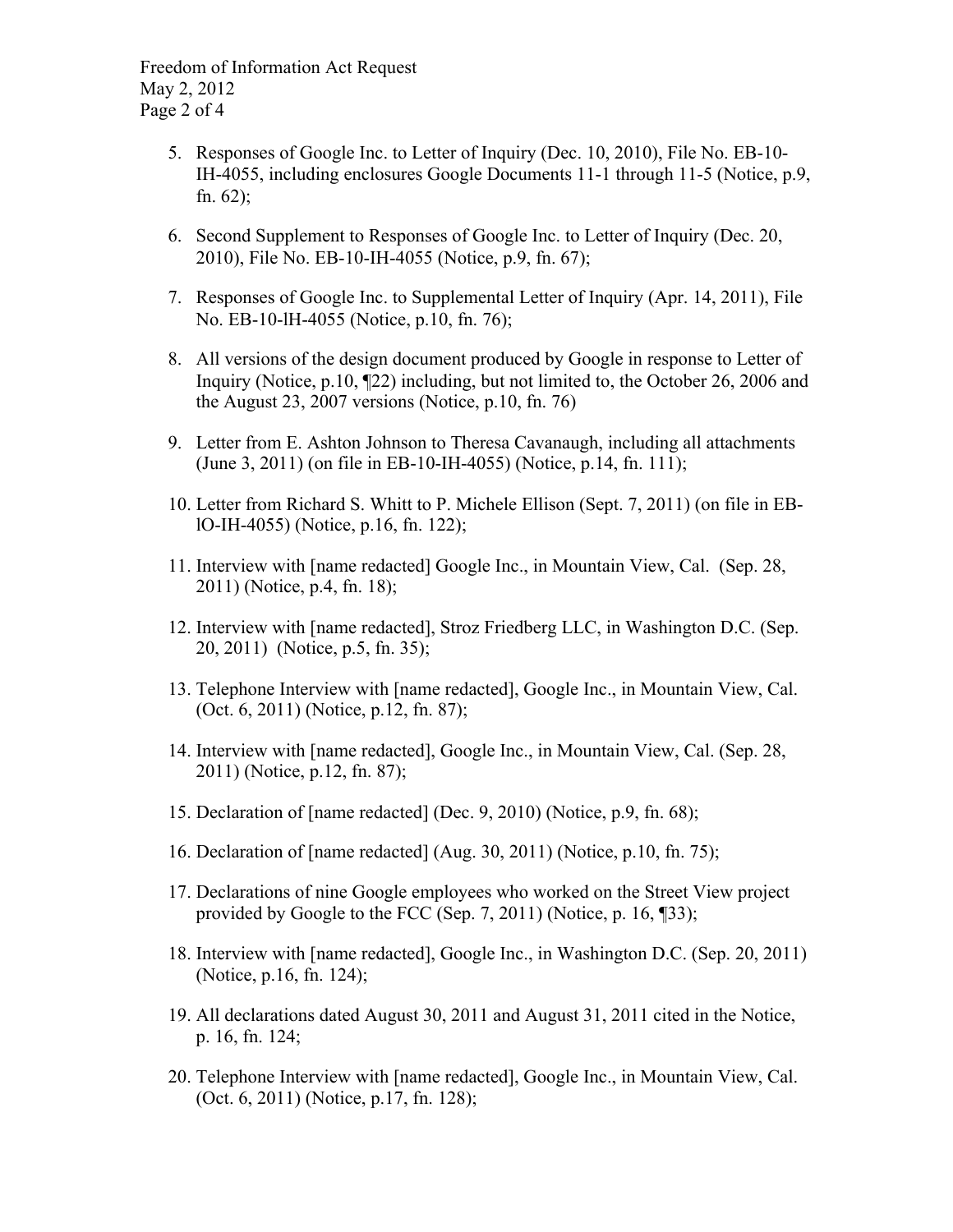Freedom of Information Act Request May 2, 2012 Page 3 of 4

- 21. Declaration of [name redacted] (Aug. 31, 2011) (Notice, p.17, fn. 134);
- 22. All declarations dated August 30, 2011 and August 31, 2011 cited in the Notice, p. 18, fn. 138;
- 23. Google Documents 11-1 to 11-20, plus all attachments to Google Documents 11-1 to 11-20;
- 24. Evidence Google provided to the FCC showing that the data collection resulted from a deliberate software design decision by one of the Google employees working on the Street View project. (Notice, p.2, ¶2);
- 25. The entire record of documents *In the Matter of Google Inc.,* File No. EB-10-IH-4055;
- 26. Documents reviewed by the FCC and the Bureau as part of this investigation;
- 27. Documents created by the FCC and the Bureau as part of this investigation;
- 28. Communications from the FCC and the Bureau to Google, Inc. related to this investigation; and
- 29. Communications from Google, Inc. to the FCC and the Bureau related to this investigation.

On April 18, 2012, Consumer Watchdog filed a FOIA request with the FCC for the undredacted Notice, which has since become publicly available. <sup>1</sup> Consumer Watchdog obtained a copy of the unredacted notice and has closed its request with the FCC. (FOIA Control number 2012-283.)

Consumer Watchdog is a nationally recognized nonpartisan, nonprofit organization representing the interests of taxpayers and consumers. Consumer Watchdog is dedicated to protecting individuals' privacy, focusing in particular on issues related to online privacy and control of personal information.

Consistent with this mission, Consumer Watchdog has tracked developments related to the FCC's investigation of Google, Inc.'s three year collection of data from Wi-Fi networks throughout the United States as part of its Street View project. Between May 2007 and May 2010, without notifying the public, Google used its Street View cars to collect peoples' private information, such as passwords and emails, that was being transmitted wirelessly over unsecured networks. Consumer Watchdog is plaintiff's counsel in the multi-district litigation against Google over these practices, *In re: Google,* 

<sup>&</sup>lt;sup>1</sup> Jessica Guynn, *Google Releases FCC Report on Street View Probe*, LATimes.com (Apr. 28, 2012), http://www.latimes.com/business/technology/la-fi-tn-exclusive-google-voluntarilyreleases-fcc-report-into-street-view-20120427,0,5957937.story.